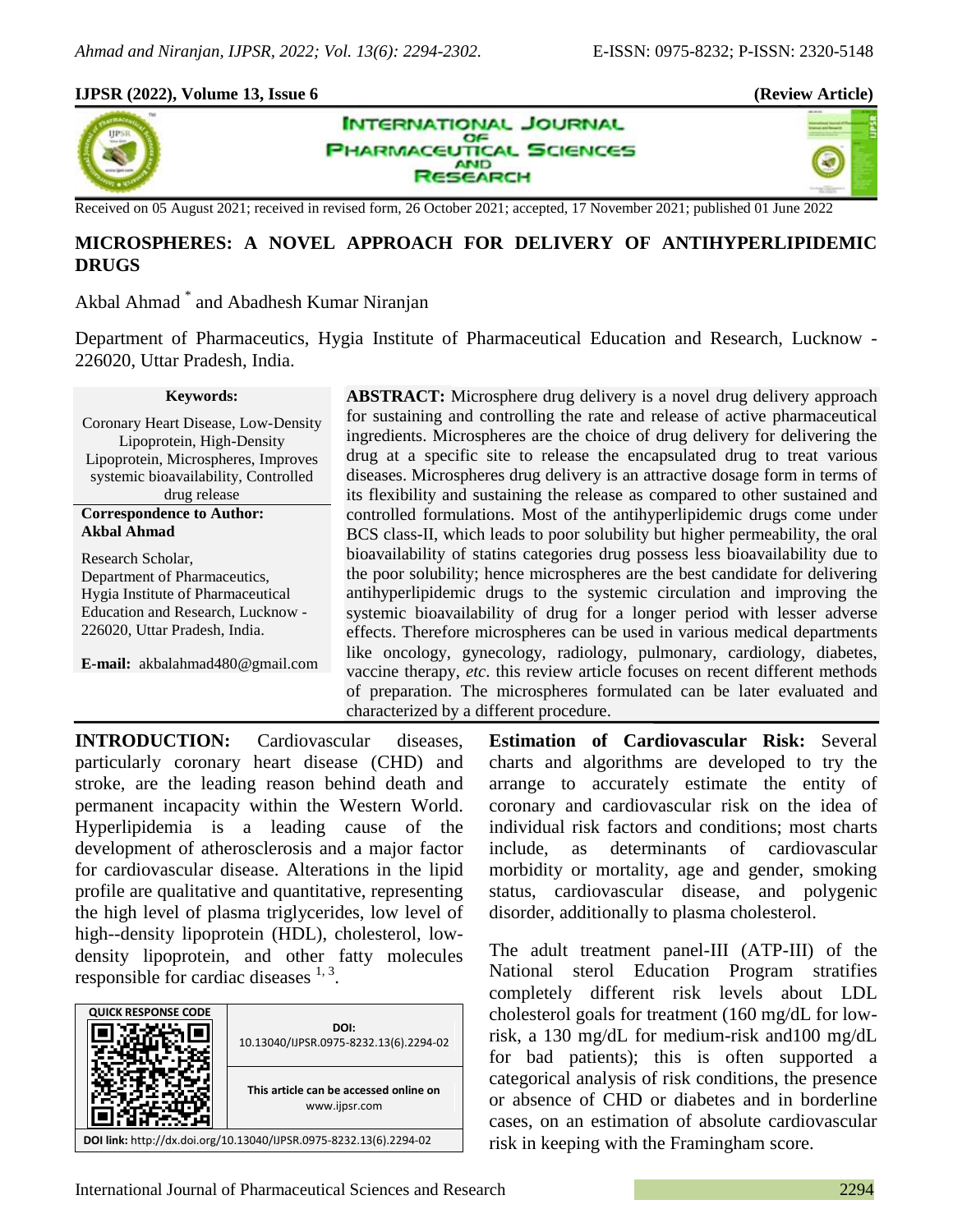The presence of the metabolic syndrome is additionally underscored as a high-risk condition. A newer revision of the ATP-III panel places even larger stress on the association of CHD and diabetes, distinguishing a 'very high-risk' population with an LDL cholesterol target of  $70$ mg/dL $^{1,3}$ .

**Pathogenesis of Hyperlipidemia:** In the duration of the arteries happens once Low-Density Lipoprotein (LDL) get altered in plasma and become oxidized-LDL, this oxidized-LDL get engulfed by the macrophages that result in type foam cells that get adhere to the epithelial tissue layer of blood vessels and inflicting accumulation of the platelets. Additionally, macrophages lead to secrete cytokines and protein, which is responsible for the deposition of the animal tissue which leads to form fatty tissue 'plug', which is that the reason behind narrowing the blood vessels and elevation of blood pressure so increase in the chances of cardiovascular diseases *e.g*.- Heart attack, Angina pectoris and stroke *etc* <sup>2</sup> .

**Treatment Strategies:** Diet control by increasing intake of fruits, vegetables & unsaturated fatty acids (*e.g.* fish oil, &olive oil) since they're not oxidized easily like saturated fatty acids. Additionally to exercise, weight reduction, avoid alcohol & smoking.

### **Antihyperlipidemic Drugs Lipid-Lowering Drugs:**

- **1.** Statins (*e.g.* lovastatin, fluvastatin, pravastatin, simvastatin, atorvastatin & rosuvastatin), which are HMG-CoA reductase inhibitors that modify cholesterol synthesis.
- **2.** Ezetimibe, which is cholesterol absorption inhibitor.
- **3.** Niacin "nicotinic acid that decreases secretion of lipoproteins.
- **4.** Fibrates (*e.g.* clofibrate, fenofibrate, & gemfibrozil), that increase peripheral clearance of lipoproteins.
- **5.** Resins (*e.g.* cholestyramine, colestipol & colesevelam), that are steroids equestrants that scale back steroid absorption  $2,3$ .

**Microsphere Drug Delivery:** Microspheres are characterized as small spherical particulate and free-flowing powders consisting of perishable polymers mostly. They ideally have a particle size starting from 1  $\mu$ m to 1000 $\mu$ m]<sup>4, 5, 8, 25</sup>. Microspheres are often loaded with drugs and used for targeted drug delivery. Because the drug is loaded in polymeric microspheres, it shows therapeutic action on targeted tissue only. Microspheres are designed to reinforce the drug's therapeutic effectiveness and bring home the bacon higher bioavailability, thereby minimizing the toxicity and stripped aspect effects.

### **There are Two Types of Microspheres, Reservoir Type and Matrix Type:**

- **Reservoir Type:** In this type, the drug is entrapped as a core within a water-insoluble polymer that controls the speed of drug unleash. The usually used polymers in such devices are ethylcellulose or polyvinyl acetate. This sort is additionally referred to as microcapsules.
- **Matrix type:** The drug is homogeneously distributed during a polymeric matrix, which controls the drug release rate. The commonly used polymers for matrix types are sodium alginate or hydroxyl propyl methylcellulose. This type is additionally referred to as micromatrices.

### **There is two Mechanism of Drug Release from the Microspheres:**

**Dissolution:** During the drug, dissolution rate is controlled by the polymer decreasing its wet ability or getting dissolved in GI fluid at a slower rate.

**Diffusion:** The drug diffuses from a neighborhood of upper concentration to lower concentration of the drug.

### **Advantages:**

**Better Patience Compliance:** As microspheres provide a slow release of drug for an extended period of your time, there is a reduction in dosing frequency, thanks to which it's better for patient compliance, mainly pediatrics, geriatrics, psychology patients, *e.g*., Karan Razdan *et al*. formulated sustained-release microspheres of cefixime  $4, 6, 39$ .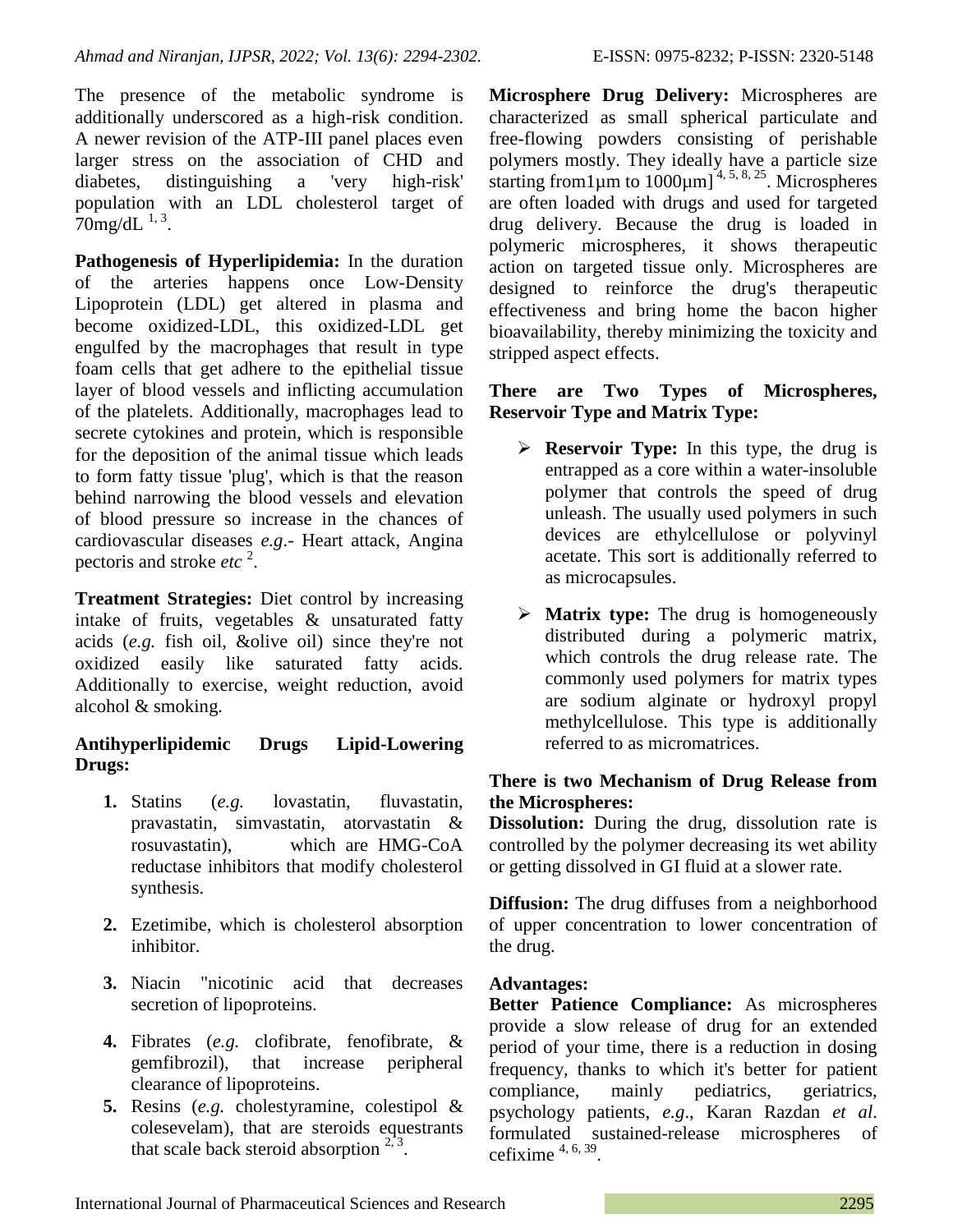**Enhance Bioavailability:** Microspheres are micron in size, *i.e.,* less size gives more area to extend the solubility of poorly soluble drugs, increasing the systemic bioavailability of the drugs. *e.g.*, Karan Razdan *et al*. formulated microspheres of cefixime with enhanced bioavailability  $4, 6, 39$ .

**Constant Drug Plasma Concentration:** Microspheres showed controlled drug release for a protracted time; as a result, there's no fluctuation of drug concentration in circulation, and a continuing  $C_{\text{max}}$  is achieved  $^{39}$ .

**Reduce Adverse Effects:** Biodegradable polymeric microspheres are biocompatible with the body environment; they are not required to be removed surgically. Because the drug is controlled released, the systemic toxicity is additionally reduced<sup>39</sup>.

**Enhance Stability:** Liquid drugs are often converted into solid microspheres to extend the drug's steadiness and maintain its clinical period  $4, 6$ , 39 .

**Parenteral Formulation:** Microspheres are spherical; a high drug dose is often given as microsphere parental depot  $53$ .

**Targeted Drug Delivery:** Microspheres are designed to target disease sites, specifically tumor tissues, while the concentration remains low at remaining normal tissues  $5, 11, 12, 36$ .

### **Disadvantages:**

**Production Cost:** The cost of producing the controlled drug dosage form is much higher than conventional forms<sup>5</sup>.

**Reproducibility:** Microspheres are challenging to formulate as specialization and technologies are required for manufacturing microspheres.

**Potential Toxicity:** As microspheres are loaded with a high drug concentration, there are chances of dose dumping resulting in potential toxicity.

**Polymeric Toxicity:** Polymeric additives like plasticizers, stabilizers, antioxidants, *etc*., also are used counting on the formulation design; these polymers can undergo hydrolysis, oxidation, or react to biological agents, causing toxicity.

**Swallowing:** The microsphere intended for oral administration should be swallowed and not chewed or crushed because they 'redesigned for prolonged release of medicine.

**Maintaining Conditions:** The processing conditions of microspheres like pH, temperature, agitation, solvent evaporation, heating *etc*. can influence the steadiness of the drug to be encapsulated.

# **Composition of Microspheres:**

**Polymers:** In microsphere formulation, most ordinarily biodegradable and no biodegradable sort of polymers are employed by researchers. The polymers which are utilized in microspheres preparation are classified into different types:

**A.** Natural

**B.** Synthetic

Before choosing the polymer for the microsphere formulation, we would like to consider a few parameters like non-toxicity, biocompatibility, biodegradability, and straightforward availability of polymers. It should be biocompatible, biodegradable, nontoxic, and simply available. These polymers that pass all parameters for their selection have many advantages. They increase the duration of the drug within the body, due to which we recover bioavailability of drug compared to standard drug delivery system. Polymers that are utilized in microsphere formulation are of two types.

**A. Natural Polymers:** Carbohydrates, protein, and chemically modified carbohydrates are the various sources from wherever we tend to get natural polymers.

# **B. Synthetic Polymers:**

**1. Non-biodegradable Polymers:** Polymethyl methacrylate (PMMA) Acrolein, Glycidyl methacrylate, epoxy polymers<sup>4, 5, 6, 25, 34, 36</sup>.

**2. Biodegradable Polymers:** Lactides, their glycolides, and their copolymer, polyalkyl cyanoacrylate, polyanhydride  $4, 5, 6, 25, 34, 36$ .

**Surfactant:** In microsphere, formation surfactants play a necessary role throughout the emulsification and extrusion process.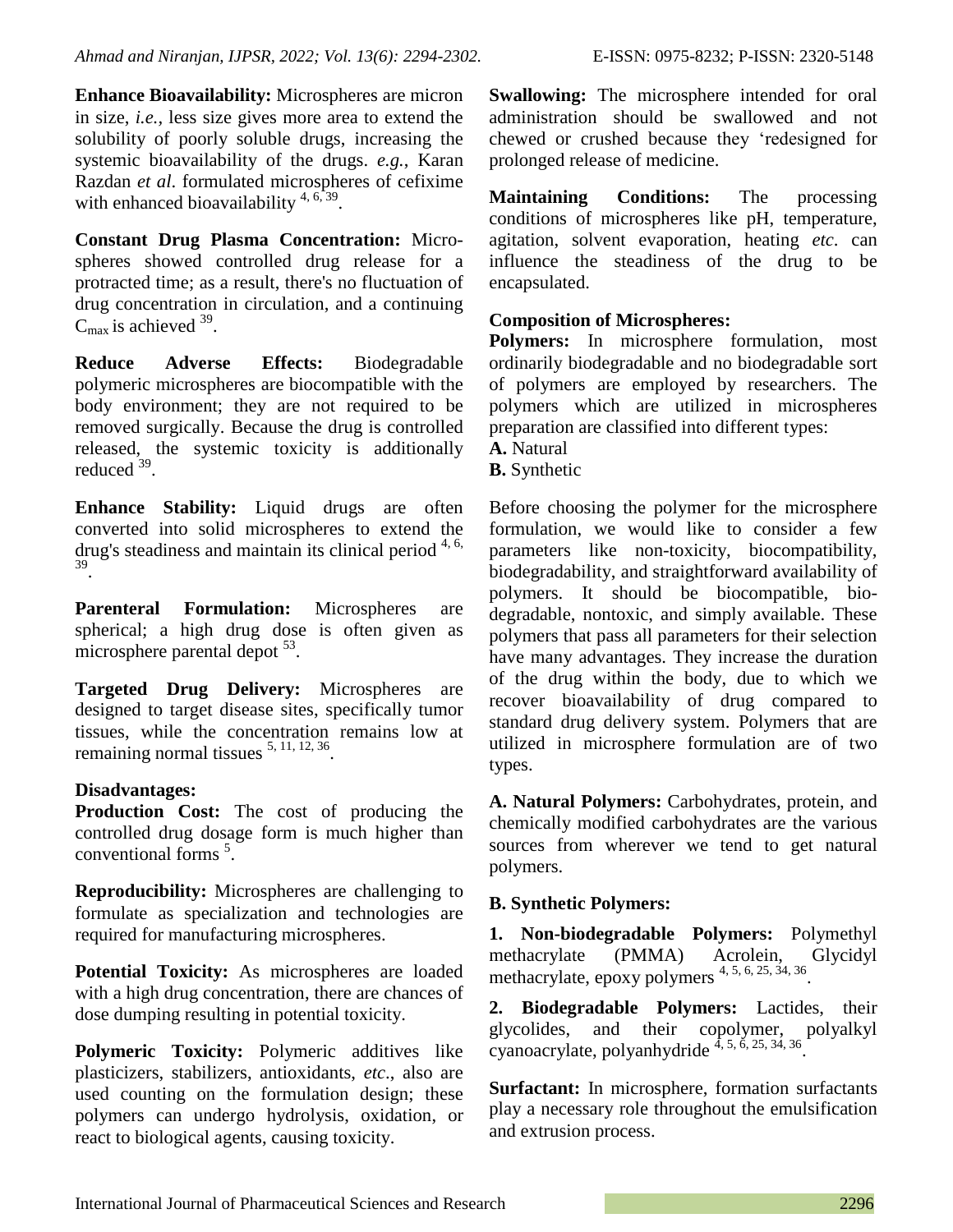Surfactants play an important role by lowering the interfacial surface tension between Hydrophilic and hydrophobic molecules, due to which stable emulsion is formed. The use of surfactants results in the formation of distinct microspheres by preventing the emulsion droplets from coalescing. HLB indicator is employed for the choice of correct emulsifier. Deliquescent (Hydrophilic) surfactants have an HLB value within the range of 8-18 and are used for oil in water emulsion. In contrast, emulsifiers with HLB values within the range of 3.5 to 6 are understood as lipophilic surfactants. The particle size of microspheres is decreased by increasing the concentration of surfactant due to the smaller size and size distribution of microspheres being formed.

**Oil:** Particle size, size distribution, and uniformity of microspheres are affected byte the ratio of the viscosity of the oil phase to the viscosity of the water phase. For *e.g.,* it's reported that the particle size of microspheres is more prepared by using vegetable oil than microspheres prepared by using liquid paraffin because the viscosity of vegetable oil is higher than liquid paraffin. Various sorts of oils are utilized in the fabrication of microspheres throughout the emulsification/gelation method.

**Cross Linkers:** Most ordinarily used crosslinkers for microspheres preparation are  $Ca<sub>2</sub><sup>+</sup>$ ,  $Sr<sub>2</sub><sup>+</sup>$  and  $Ba<sub>2</sub><sup>+</sup>$ ions. However,  $Sr<sub>2</sub><sup>+</sup>$  and Ba<sub>2</sub><sup>+</sup>ions are gently ototoxic and  $Ca<sub>2</sub><sup>+</sup>$  ions are nontoxic, due to which  $Ca<sub>2</sub>$ <sup>+</sup>ions are wide used crosslinkers for the preparation of microspheres.

At low concentration of  $Ca<sub>2</sub><sup>+</sup> ions$ , agglomeration of microspheres takes place by increasing  $Ca<sub>2</sub><sup>+</sup>$  ions concentration demurrer potency of microsphere slightly increases. However, when the optimum concentration of crosslinker if the additional crosslinker is extra, the entrapment efficiency decreases thanks to the overloading of the crosslinker.

**Solvent:** Solvents are principally used when microspheres are ready by the solvent evaporation method, solvent acts as a carrier for dispersing the polymers and the drug.

### **Method of Preparation:**

**Spray Drying:** During this technique, coating polymer is first to dissolve/dispersed in an organic solvent like acetone, methylene chloride, and so on; the drug is then incorporated into polymeric solution along with high-speed homogenization. The resultant mixture is then atomized in the stream of hot air. Atomization results in the formation of fine mist or droplets from that organic solvent evaporates like a shot, leading to the formation of microspheres during a size vary of 10um - 100um. Pavan *et al.* (1993) fabricated microspheres of vitamin D3 by using spray drying techniques  $4, 6, 7, 21, 34$ .

**Solvent Evaporation:** This technique involves using organic parts as producing vehicles; this method consists of two parts. First, the liquid innovates that the drug is incorporated along with stabilizing agent or without stabilizing agent. Also, the different phase is the organic phase, which carries polymers in volatile organic solvent admire acetone, dichloromethane, and aqueous. The organic phase ought to be mixed with high-speed homogenization, which results in the formation of w/o emulsion. Then, this emulsion is extra in the massive aqueous phase to make w/o/w emulsion if necessary. The resultant mixture is heated along with continuous stirring, which leads to evaporation of the organic phase, shrinking the coating polymer across the core material, and results in information of microspheres. Sagar Balaso Sangale *et al*. formulated floating felodipine microspheres using solvent evaporation technique<sup>4,</sup>  $6, 13, 14, \overline{2}2, 32$ 

**Single Emulsion Technique:** During this technique, the microsphere is ready by emulsification technique, coating polymer is dissolved in a volatile organic solvent that leads to the formation of a polymeric solution. The resultant polymeric solution extra into the liquid part containing emulsifying agent leads to the formation of o/w emulsion. This emulsion is stirred for a few hours underneath constant environmental conditions, filtered, and dried into a desiccator. Yuksel *et al.* (1997) fabricated polymeric microspheres containing Nicardipine using single emulsion techniques  $5, 6, 7, 16, 22, 26, 34$ .

**Double Emulsion Technique:** This method involves the preparation of double emulsion either w/o/w or o/w/otype. The solution, which contains a drug it disseminates in the organic phase, which is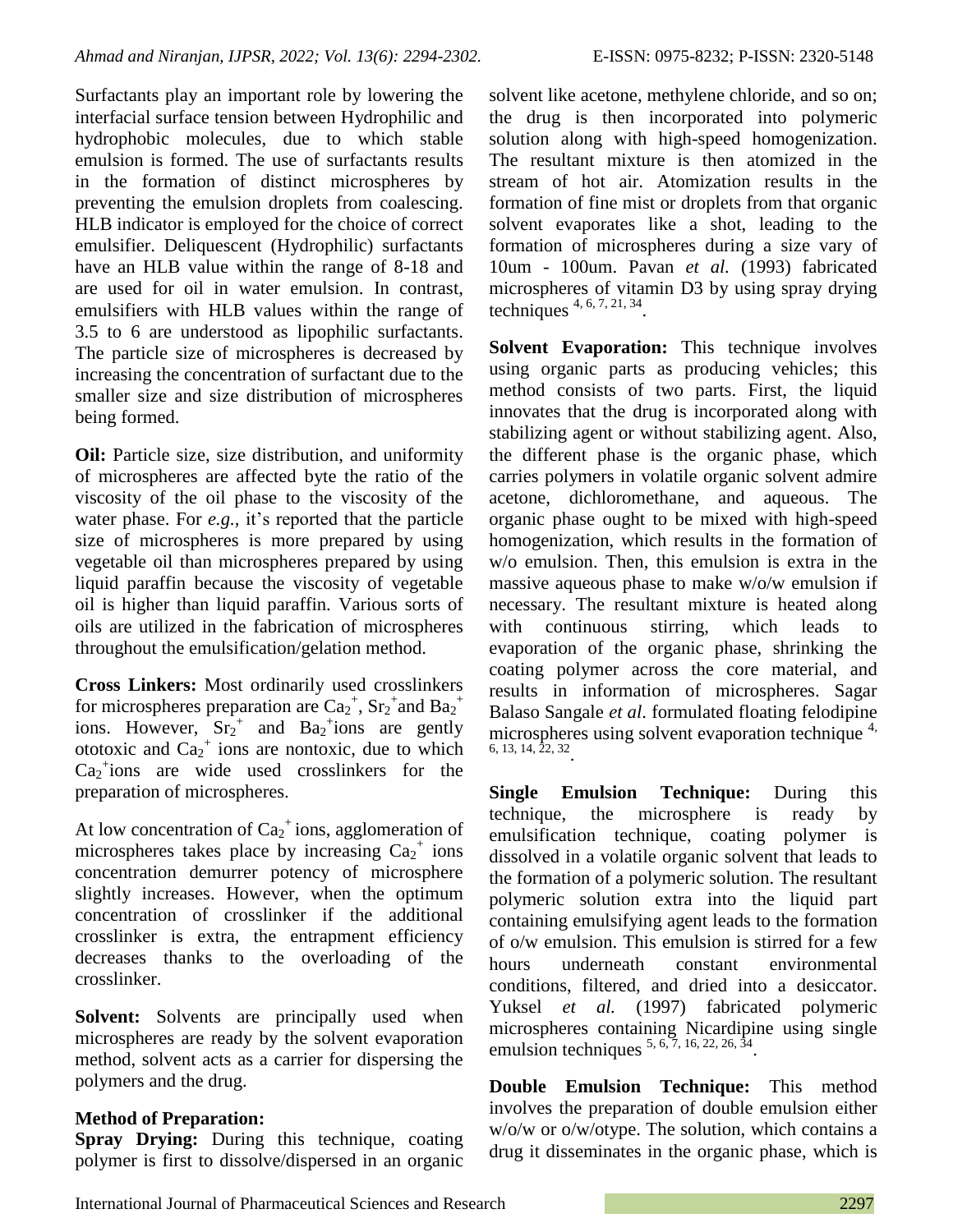hydrophobic. The organic part containing the coating chemical compound encapsulates the drug available within the spread liquid phase and results in the formation of primary emulsion.

Then this primary emulsion undergoes homogenizing or sonicating before adding into a solution of polyvinyl alcohol (PVA) to make a secondary emulsion; then, ready microspheres are filtered and dried in a desiccator. Das *et al.* (2007) fabricated microspheres containing Zidovudine by using double emulsion techniques  $\frac{5,6,7,16,34}{\ldots}$ .

**Phase Separation Coacervation Technique:** This technique is usually used to fabricate a reservoir variety of microspheres. Principally this method wont to encapsulate the deliquescent drugs; during this method, coating polymer is dissolved in a volatile organic solvent, and then an aqueous solution of the drug is extra to allow the chemical compound to coat the drug, then phase separation can be initiated by ever-changing the close conditions like changing temperature, changing PH, the addition of salt and so on. Arunachalam *et al.* (2010) fabricated gelatin microspheres of ofloxacin by using phase separation conservation technique  $4, 6, 7, 23$ .

**Spray Congealing:** During this technique, the drug is dissolved/disseminated in polymeric solution, *i.e.,* oleophilic polymer like wax. The hot liquefied solution was then sprayed to make fine droplets into a vessel that had already cooled in  $CO<sub>2</sub>$  ice bath  $7, 24$ .

**Solvent Extraction:** This technique involves the removal of the organic phase by extraction of the organic solvent *via* exploitation of deliquescent organic solvents like iso-propyl-alcohol. The organic phase is then extracted using water; this method decreases the hardening time of microspheres <sup>5, 34</sup>.

**Quasi Emulsion Solvent Diffusion:** Microsponges may well be prepared by exploitation (this technique / this system). It involves two parts one is internal, and also the difference is external. The external phase consists of polyvinyl alcohol and distilled water. The internal phase carries polymer, drug, and ethanol with it. The internal phase is hot to 60°C, then extra to the external phase main. It is then maintained at area temperature. Resultant emulsion is then homogenized up to a pair of hours and fictional into microsponges, then filtered, washed and dried in a vacuum oven for twenty-four hours  $^4$ .

**Cross-Linking Agent Method:** In this method, the cross-linking agent is employed for the fabrication of the microspheres. The first specific, focused polymeric solution has been created in a liquid medium then extra in continuous part containing oil and specific concentration of surfactant to make w/o emulsion. Then dropwise solution of crosslinker added alongside continuous stirring and permitted for rigidisation of the surface of microspheres. Resultant microspheres were then washed and dried<sup>4</sup>.

**Hot Melt Microencapsulation:** In this method coating polymeric solution homogenized with drug, the resultant mixture is then suspended in oleophilic solvent admire semiconducting material oil along with continuous agitation/stirring and heating the solution at  $5^{\circ}$ C up to the melting point of the polymer, when the emulsion get stabilized, it is cooled to solidify the polymeric microspheres.  $6.28$ 

**Ionic Gelation Technique:** In this method, suspension of deliquescent polymer alongside drug is complexed with multivalent ion, *i.e.,* salt ensuing into the formation of extremely viscous gel spheres. An iridescent suspension is obtained. This suspension is centrifuged to induce a uniform size of microspheres. Microspheres are then washed and dried at a temperature for twenty-four hours. Selveraj *et al.,* (2011) prepared microspheres of acyclovir by using ionic elation technique  $4, 20, 29, 30$ .

**Evaluation Techniques Characteristics:** It is important to develop these microparticulate carriers, which helps design a sustainable and suitable carrier for proteins, drug, or antigen delivery. Every microsphere has different microstructures. These microstructures determine the release and stability of the carrier.

**Particle Size and Shape:** The most common ways to picture microspheres are conventional light microscopy (LM), confocal fluorescence microscopy and scanning electron microscopy (SEM). These techniques can be used to determine the shape and outer structure of microspheres  $4, 6, 11$ , 13 .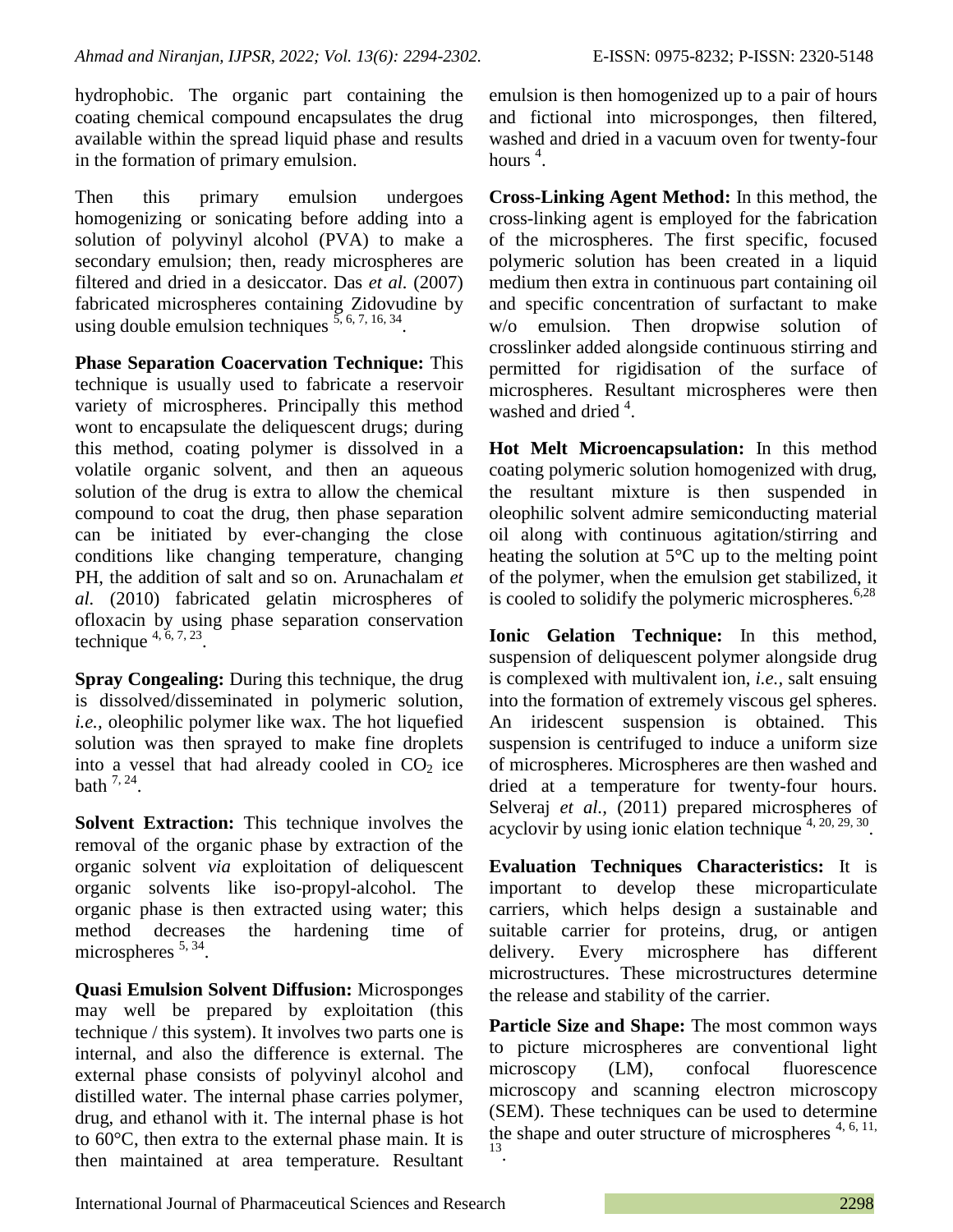**Conventional Light Microscopy:** Conventional light microscopy provides control over coating parameters in the case of double-walled microspheres. The microsphere's structures can be visualized before and after coating, and the change can be measured microscopically. SEM provides higher resolution in distinction to lightweight microscopy.

**Scanning Microscopy:** Scanning lepton microscopy permits investigations of the surfaces of the microspheres. When particles are crosssectioned, it can even be used to investigate double walled systems  $31, 38$ .

**Confocal Microscopy:** Confocal visible radiation microscopy is employed to characterize the structure of multiple walled microspheres. Optical laser light scattering and multi-size colter counter except for instrumental methods, which might be used to characterize the microspheres' size, form, and morphology.

**Angle of Contact:** The angle of contact determines the wetting property of microspheres in terms of hydrophobicity and hydrophilicity. This physical science property is such that to a solid substance and suffering from an absorbed component. The angle of contact is measured at the solid/air/water interface. The increasing and decreasing angle of contact is measured by inserting a drop during a circular cell mounted higher than the target of an inverted microscope. The Contact angle is measured at two hundred degrees Centigrade at intervals a second of deposition of microspheres.

**Attenuated Total Reflectance Fourier Transforms Infrared Spectroscopy:** FT-IR determines the degradation of the carrier system's chemical compound matrix and the surface of the microspheres is investigated activity alternated total coefficient of reflection (ATR). A beam of infrared is gone through the ATR crystal in such some way that it reflects over and over through the sample to supply IR spectra principally of surface material. Along ATR-FTIR provides information concerning the surface composition of the sample microspheres<sup>4, 6, 36</sup>.

**Density Determination:** The multi-volume pycnometer is employed to work out the density of microspheres. When a cup accurately weighed

sample of microspheres is placed, the cup is placed within the multi-volume pycnometer in a cup is placed into the multi-volume pycnometer. At constant pressure, the noble gas is introduced in the chamber and allowed to expand. Enlargement of the noble gas decreases the pressure at intervals in the chamber and two consecutive readings of reduction in pressure at completely different initial pressure are noted. From these two pressure readings, the amount additionally the density of the sample microsphere is determined  $5, 11$ .

**Electron Spectroscopy for Chemical Analysis:**  Electron spectroscopy for chemical analysis (ESCA) determines the surface chemistry of the microspheres. ESCA also determines the atomic composition of the surface of the microsphere and layer degradation of the perishable microspheres by making spectra with the assistance of electron spectroscopy. It's also known as X-ray photoelectron spectroscopy  $(XPS)^{4,36}$ .

**Surface Carboxylic Acid Residue:** Radioactive glycine is employed to live surface acid residue. Hot glycine conjugates are ready by the reaction ofC14 - glycine alkyl radical organic compoundcomplex with the sample microspheres. The glycine residue is coupled with the soluble compression 1- ethyl- 3 (3-dimethyl aminopropyl) carbodiimide (EDAC). Emission of the conjugate is then measured employing a liquid counter tube technique. Thus, the carboxylic acid residue is compared and correlated. Free carboxylic acid residue can be wont to measure hydrophobic or deliquescent or the other derivatized variety of the microspheres<sup>4</sup>.

**Isoelectric Point:** To work out isoelectric point, equipment called micro electrophoresis is employed to measure microspheres' electrophoretic mobility. Mean velocity at every pH value starting from 3-10 is calculated by activity at the time of particle movement over a distance of one mm. The electrical mobility of the particle is determined exploitation of this data. The electrophoretic mobility can be regarding these three parameters: surface contained charge, ion sable behavior, or ion absorption nature of the microspheres  $4,36$ .

**Surface Amino Acid Residue:** The radioactive C14-acetic acid conjugate is used within the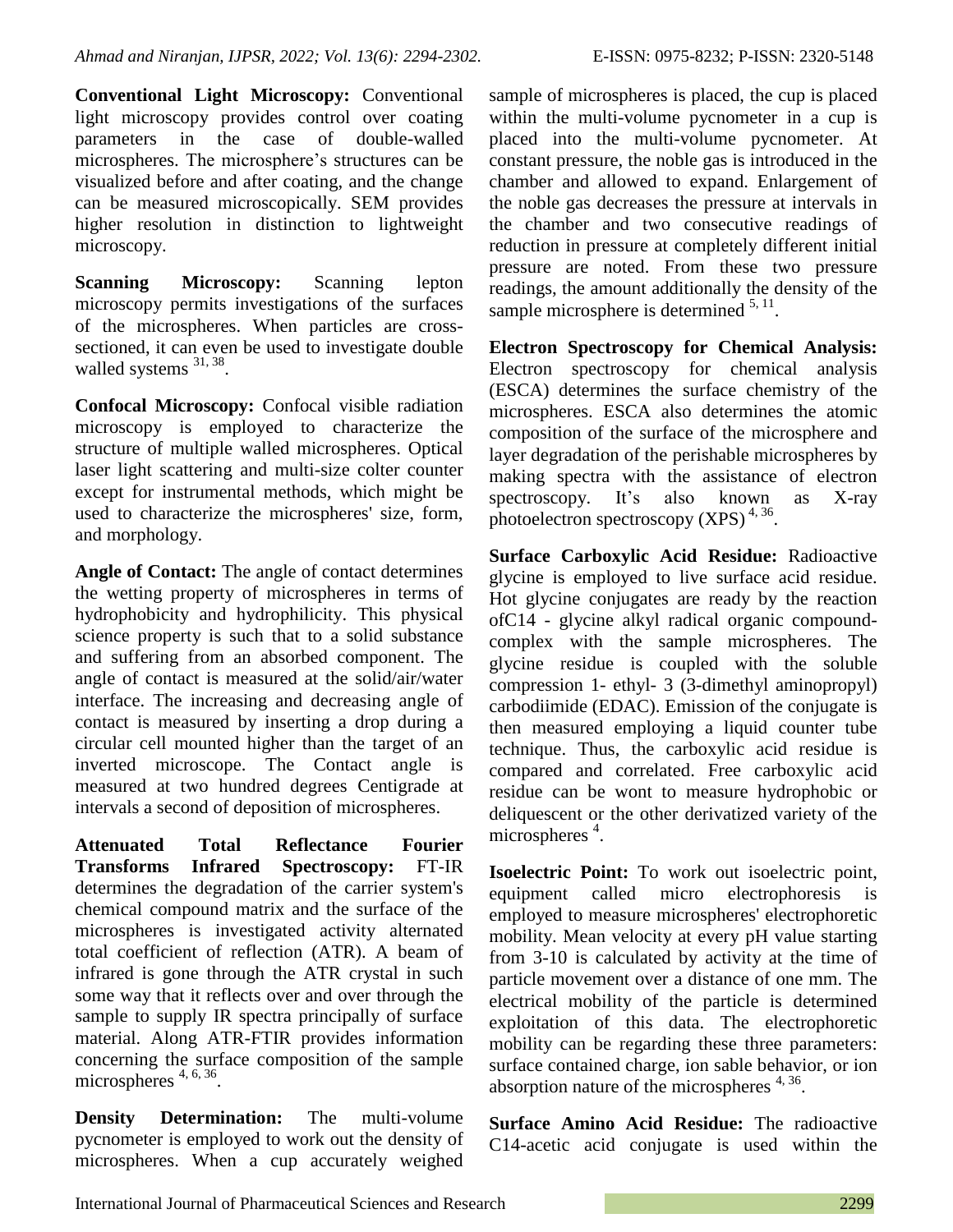determination of surface-associated amino acid residue. The amino acid residue is decided indirectly by the first determinant radical acid residue through the liquid scintillation counter. EDAC is employed to condense the amino and also the c14 - acetic acid, carboxylic acid residue. The indirect estimation technique is completed to work out the free amino or the free carboxylic acid residues by activity the emission of the C14 glycine alkyl radical organic compound complex having acetic acid or the glycine conjugates  $4,5,36$ .

**Entrapment Efficiency:** Entrapment efficiency of the microspheres is decided by permitting washed microspheres to the lysate. The lysate is then subjected to the determination of active constituents as per the necessity of a monograph. The percent encapsulation efficiency is calculated by exploiting the following equations  $11, 20, 36, 38$ .

% Entrapment = Actual content / Theoretical content  $\times$  100

#### **Applications of Microspheres in Pharmaceutical Industries:**

**Oral Drug Delivery:** The oral route is a simple and convenient route for administering the drug with higher patient compliance. There are massive numbers of pharmaceutical merchandise administered *via* the oral route. The principal behind oral absorption completely depends on the solubility and permeableness of the drug. Microsphere drug delivery offers sustained and controlled manner drug unleash for an extended amount of your time results in scale back dosing frequency and improve patient compliance  $27, 51$ .

**Ocular Drug Delivery:** Microspheres are sensible carriers for ocular drug delivery. By exploiting microspheres, the drug delivery bioavailability of the drug has been improved as compared to the liquid ocular preparations. Because of their sustained or controlled unleash mechanism microspheres are used for the long-lasting release of drugs that results in scaling back the dosing frequency <sup>6, 10, 35, 42</sup>.

**Intranasal Drug Delivery:** This route is especially well-liked for the delivery of proteins and peptides. Typical formulations are get drained far from the nasal mucosa. Bioadhesive microspheres offer higher bioavailability by exerting their sustained/controlled mechanism<sup>6, 9, 43</sup>.

**Gene Therapy:** In this technique, microspheres are fictional with viral vectors in gene-drug delivery. This method offers ease of preparation, website targeting, and enormous scale production and shows low immunogenic response as compared to the direct viral vector drug delivery  $6,44$ .

**Buccal Drug Delivery:** Mucoadhesive microspheres function as a reservoir for drug; it releases the drug from the applied site for an extended period of time. Mucoadhesive polymers reside on the cavity's mucous membrane and act as reservoir; it also improves the bioavailability of the drug by avoiding first-pass metabolism  $6, 37, 40$ .

**Percutaneous and Topical Drug Delivery:**  Polymers have a sensible film-forming ability to deliver the drug through the skin. For instance, chitosan, alginate, and PLGA loaded microspheres are used as percutaneous Drug Delivery. It is also used for delivering the drug for topical application. E.g., Asiatic side-loaded microspheres for wound healing show an acceleration in re-epithelization still promoting angiogenesis <sup>45, 54</sup>.

**Gastrointestinal Drug Delivery:** Microspheres are used for the delivery of the potent drug to the precise website (GIT). Eudragit, alkyl radical cellulose, carbopol, and alginate microspheres are used for delivery of the drug at a specific site in GI Tract. It prevents the first-pass metabolism of the drug and will increase the bioavailability of the  $\frac{1}{2}$  drug<sup>6</sup>.

**Intra-tumoral and Local Drug Delivery:** Antitumor medicine ought to be delivered at the tumor site in applicable concentration parenthetically paclitaxel loaded microspheres. Film-forming polymers are wont to sustain the discharge at the local site *i.e.*, oral cavity  $44, 47, 52$ .

**Colonic Drug Delivery:** Microspheres are used to deliver the drug at a specific site in the bowel, i.e., colon hypoglycemic agent loaded into chitosan microspheres targeted to release its drug at colon  $6$ , 48 .

**Vaginal Drug Delivery:** Microspheres drug delivery used for treating vaginal infections admiremycotic infection of the reproductive organ tract. Chitosan, gelatin, PLGA polymers are used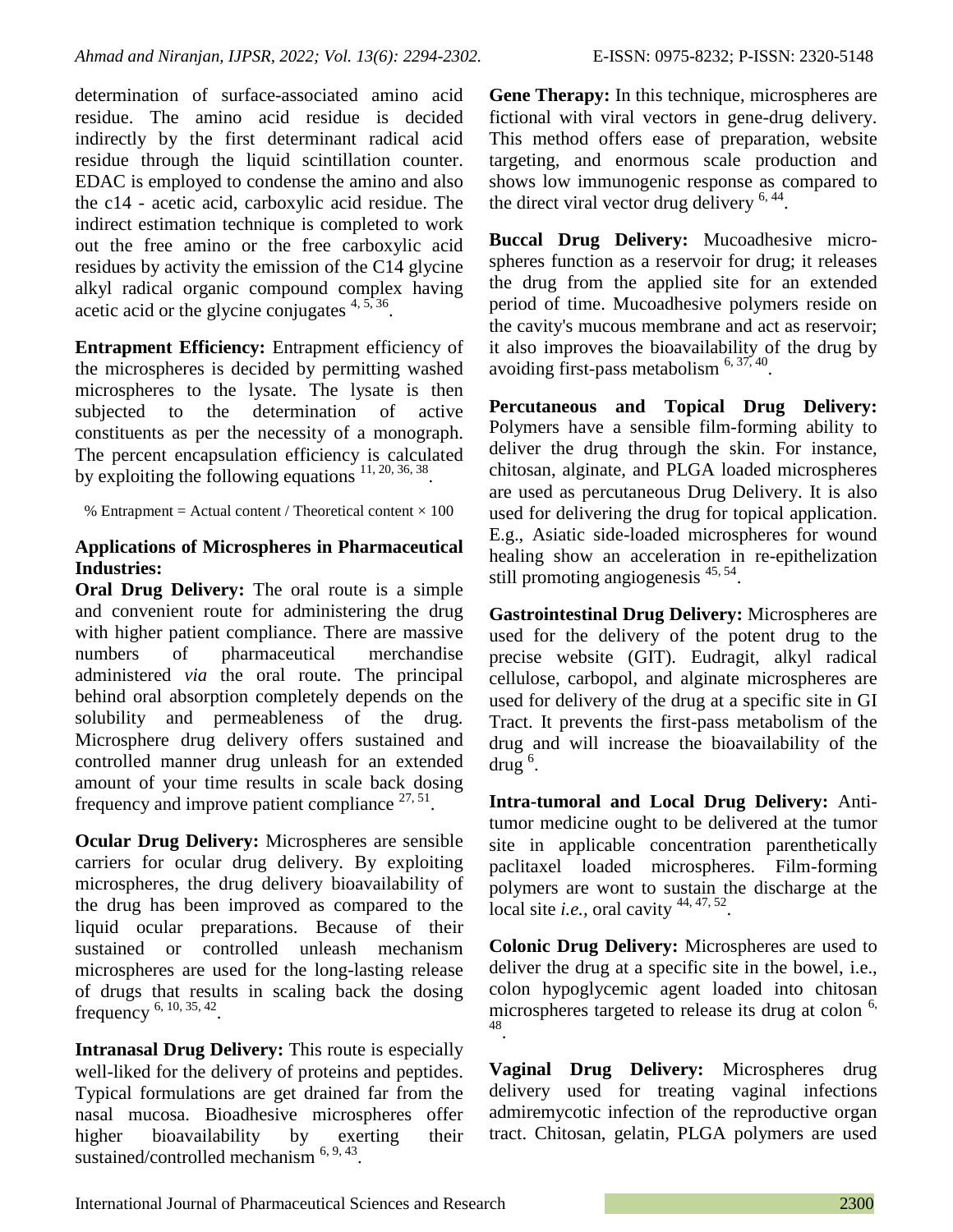for fabricating the microspheres to treat vaginal infections  $6, 49$ .

**Radioactive Applications:** Radioactive isotopes loaded microspheres6+are used to treat many diseases like liver and spleen tumors. For instance, Yttrium 90 loaded microspheres are won't to treat cancer<sup>50</sup>.

**Medical Applications:** Microspheres also are employed in neutraceuticals to deliver proteins, peptides overextended amount of time. Magnetic microspheres are used to extract the stem cells and bone marrow purging.

**Vaccine Drug Delivery:** Microsphere Drug Delivery has been showing economical in vaccine delivery; Thiolated Eudragit Microspheres would be a higher candidate for oral vaccine delivery. It also evokes the general and tissue layer immunity 36 .

**CONCLUSION:** Microspheres drug delivery system has been developed to improve bioavailability and sustain the release of the drug. Antihyperlipidaemic drugs suffer from poor bioavailability and solubility; hence need for a novel drug delivery system becomes essential. Microsphere drug delivery system shows a promising tool for delivery of such drugs. Subsequently, various methods of preparation of microspheres were discussed along with their application.

**ACKNOWLEDGEMENT:** We are thankful to the management of Hygia Institute of Pharmaceutical Education Research for providing the facilities and access to online resources for the literature survey to complete this review successfully.

**CONFLICTS OF INTEREST:** All authors declared that there are no conflicts of interest.

#### **REFERENCES:**

- 1. Bertolotti M, Maurantonio M, Gabbi C, Anzivino C and Carulli N: Review Article: Hyperlipidaemia and Cardiovascular risk. Alime Pharma Ther 2005; 22: 28-30.
- 2. Tripathi KD: Essentials of medical pharmacology. 7th edition, jaypee brother's medical publishers: New Delhi 2 013: 634-41.
- 3. Toth PP: Drug treatment of hyperlipidaemia drugs 2010; 70(11): 1363-79.
- 4. Prasad BS, Gupta VR, Devanna N and Jayasurya K: Microspheres as drug delivery system-a review article. Jglob Trends Pharm Sci 2014; 5: 1961-72.
- 5. Batra Deepa, Kakar Satinder, Singh Ramandeep and Nautiyal Ujjwal: Magnetic microspheres asa targeted drug delivery system: an overview. Journal of Drug Delivery Research 2013; 1-12.
- 6. Sharma M, Dev SK, Kumar M and Shukla AK: Microspheres as suitable drug carrier in sustained release drug delivery: an overview. Asian J Pharm Pharmacol 2018; 4: 102-8.
- 7. Virmani T and Gupta J: Pharmaceutical application of microspheres: An approach for the treatment of various diseases. Int JPharm Sci Res 2017; 8: 3252-60.
- 8. Lengyel M, Kállai-Szabó N, Antal V, Laki AJ and Antal I: Microparticles, microspheres, andmicrocapsules for advanced drug delivery. Sci Pharm 2019; 87: 20.
- 9. Farraj NF, Johansen BR, Davis SS and Illum L: Nasal administration of insulin using bioadhesive microspheres as a delivery system. J Control Release 13: 253-61.
- 10. Genta I, Conti B, Perugini P, Pavanetto F, Spadaro A and Puglisi G: Bioadhesive microspheres forophthalmic administration of acyclovir. J Pharm Pharmaco 49: 737-42.
- 11. Chandna A, Batra D, Kakar S and Singh R: A review on target drug delivery: magnetic microspheres. JAcute Dis 2013; 2: 189-95.
- 12. Zhang J, Zhang S, Wang Y and Zeng J: Composite magnetic microspheres: Preparation and characterization. J Magn Magn Mater 2007; 309: 197-201.
- 13. Sangale SB, Barhate SD, Jain BV and Potdar M: Formulation and Evaluation of Floating Felodipine Microsphere. Int J Pharm Res Dev 2011; 3: 163-70.
- 14. Srivastava AK, Ridhurkar DN and Wadhwa S: Floating microspheres of cimetidine: Formulation, characterization and in vitro evaluation. Acta Pharm 2005; 55: 277-85.
- 15. Chapter in a book: Urs HÄfeli. Radioactive microspheres for medical applications. In: Marcel De Cuyper Jeff W. M. Bulte,editors. Physics and Chemistry Basis of Biotechnology. Springer: Dordrecht 7: 213-48
- 16. El-Helw AM, Al-Hazimi AM and Youssef RM: Preparation of sustained release phenobarbitone microspheres using natural and synthetic polymers. Med Sci 2008; 15: 39-51.
- 17. Cai Y, Chen Y, Hong X, Liu Z and Yuan W: Porous microsphere and its applications. Int J Nanomed 2013; 8: 1111.
- 18. Zhang CZ, Niu J, Chong YS, Huang YF, Chu Y and Xie: Porous microspheres as promising vehicles for the topical delivery of poorly soluble asiaticoside accelerate wound healing and inhibit scar formation *in-vitro* & *in-vivo*. Eur J Pharm Biopharm 2016; 109: 1-3.
- 19. Li S, Nguyen L, Xiong H, Wang M, Hu TC and She JX: Porous wall hollow glass microspheres asnovel potential nanocarriers for biomedical applications. Nanomed Nanotechnol 2010; 6: 127-36.
- 20. Uyen NT, Hamid ZA and Ahmad NB: Synthesis and characterization of curcumin loaded alginate microspheres for drug delivery. J Drug Deliv Sci Tec 2020; 58: 101796.
- 21. Mua L and Fenga SS: Fabrication characterization and *invitro* release of paclitaxel (TaxolÒ) loaded poly (lactic-coglycolic acid) microspheres prepared byspray drying technique with lipid /cholesterol emulsifiers. J Control Release 2001; 76: 239-254.
- 22. Yi-Yan Yanga, Hui-Hui Chiab and Tai-Shung Chunga: Effect of preparation temperature on the characteristics and release profiles of PLGA microspheres containing protein fabricated by doubleemulsion solvent extraction/evaporation method. J Control Release 2000; 69: 81-96.